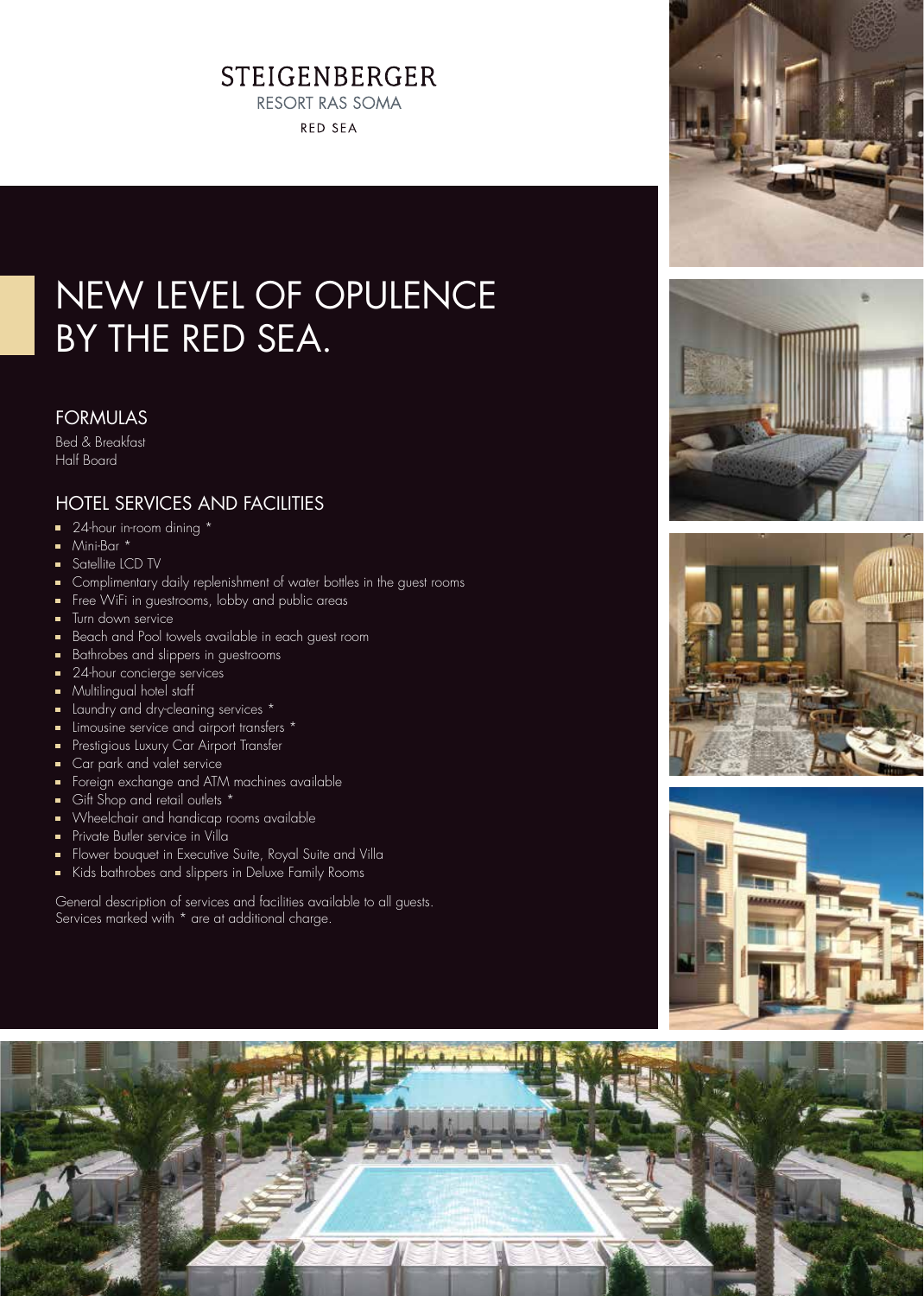## **STEIGENBERGER**

**RESORT RAS SOMA** 

#### **RED SEA**

### RESTAURANTS AND BARS

#### KAHRAMANA MAIN RESTAURANT

The culinary heart of the hotel, serving breakfast and dinner, offering International Mediterranean cuisine using fresh ecologically sourced ingredients.

#### Opening hours

| Buffet Breakfast | $07.00 - 10.00 h$ |
|------------------|-------------------|
| Buffet Dinner    | $19.00 - 22:00 h$ |

#### SAFARI LOBBY BAR & LOUNGE

Exquisite selection of cocktails, wines, local and imported alcohol as well as light tapas and snacks. A humidor with selected Cuban cigars available.

#### Opening hours

24 Hours

#### BENISUMA JAPANESE & ASIAN SPECIALTY RESTAURANT

Carefully and perfectly balanced selected Asian specialties ranging from Japanese Teppanyaki, Sushi & Sashimi as well as authentically prepared Thai and Indonesian dishes.

Opening hours

Dinner à la carte 19:00 – 22:00 h

#### ARABESQUE LEBANESE SPECIALTY RESTAURANT

Oriental and Lebanese authentic cuisine, with selected signature dishes from the Levant, a wide range of mezza and grill items served to perfection.

#### Opening hours

Dinner à la carte 19:00 – 22:00 h

#### MAYA BEACH RESTAURANT

Relaxed lunch and dinner bistro located directly on the beach offers grilled seafood items, freshly prepared salads, light lunch and seafood a la carte on selected evenings.

#### Opening hours

| Beach bar | $09.00 - 22.00 h$ |
|-----------|-------------------|
| Tunch     | $12.00 - 15.00 h$ |
| Dinner    | $19.00 - 22.00 h$ |

#### CABANA POOL RESTAURANT

To go to for a la carte lunch or dinner offering Italian and Mediterranean specialties, a sunken bar with fresh cocktails and mocktails, small nibbles and tapas.

#### Opening hours

| Sunken Bar | $09.00 - 22.00 h$ |
|------------|-------------------|
| Lunch.     | $12.00 - 15.00$ h |
| Dinner     | $19.00 - 22.00 h$ |

#### Steigenberger Resort Ras Soma

Safaga Road, 55 KM, P.O. Box 84911, Ras Soma, Safaga, Red Sea, Egypt **T** +20 65 3590 000, **F** +20 65 3590 020, **E** reservations.ras-soma@steigenberger.com steigenberger.com, deutschehospitality.com

#### AQUA BAR

Offering a wide selection beverages and refreshments ideally located in the heart of the resort.

#### Opening hours

Pool Bar 10:30 – 17:30 h

#### IN-ROOM DINING

A perfectly balanced in-room dining menu is available with a wide selection of choices, including breakfast, lunch, dinner and snacks.

#### Opening Hours

24 hours

#### THE SHISHA

Offering a selection of Oriental tea, coffee and water pipes

#### BEVERAGES SERVICE & BARS OPENING HOURS

All imported alcoholic beverages, local Beer, local wines, all premium selection of wines and all non-alcoholic beverages charged as per the beverage lists in each restaurant and bar.

#### Opening hours

| Safari Lobby Bar & Lounge   | Open 24 hours     |
|-----------------------------|-------------------|
| Cabana Pool Bar             | $10:00 - Sun$ Set |
| Cabana Pool-Side Restaurant | $10:00 - 22:00 h$ |
| Aqua Bar                    | $10:00 - Sun$ Set |
| Maya Beach Bar              | $09:00 - 22:00 h$ |
|                             |                   |

## RECREATION FACILITIES & ENTERTAINMENT

- A stunning private sandy beach overlooking the clear water of Ras Soma Bay.
- Landscaped pool-side areas with three swimming pools, two heated and separate children's pool.
- **Playground and kids club for children, Beach Volleyball, Boccia.**
- Table tennis, darts and pool tables.
- Mini club  $4 12$  years old.
- Animation Team offering daily program including wellness activities, yoga and sports program.
- Evening music and entertainment program with live music and daily shows.
- Mivida Beauty Center \*
- Mividaspa treatments rooms, sensory showers and relax areas\*
- Fully equipped gym with state-of-the-art cardiovascular equipment and weight equipment opens 24 hours.
- Aqua Center offering diving and many water sports including International Kite Center, sailing, SUP's and kayaks etc. \*
- Tennis Courts from sun-set, including tennis rackets and balls.

Services marked with \* are at additional charge.